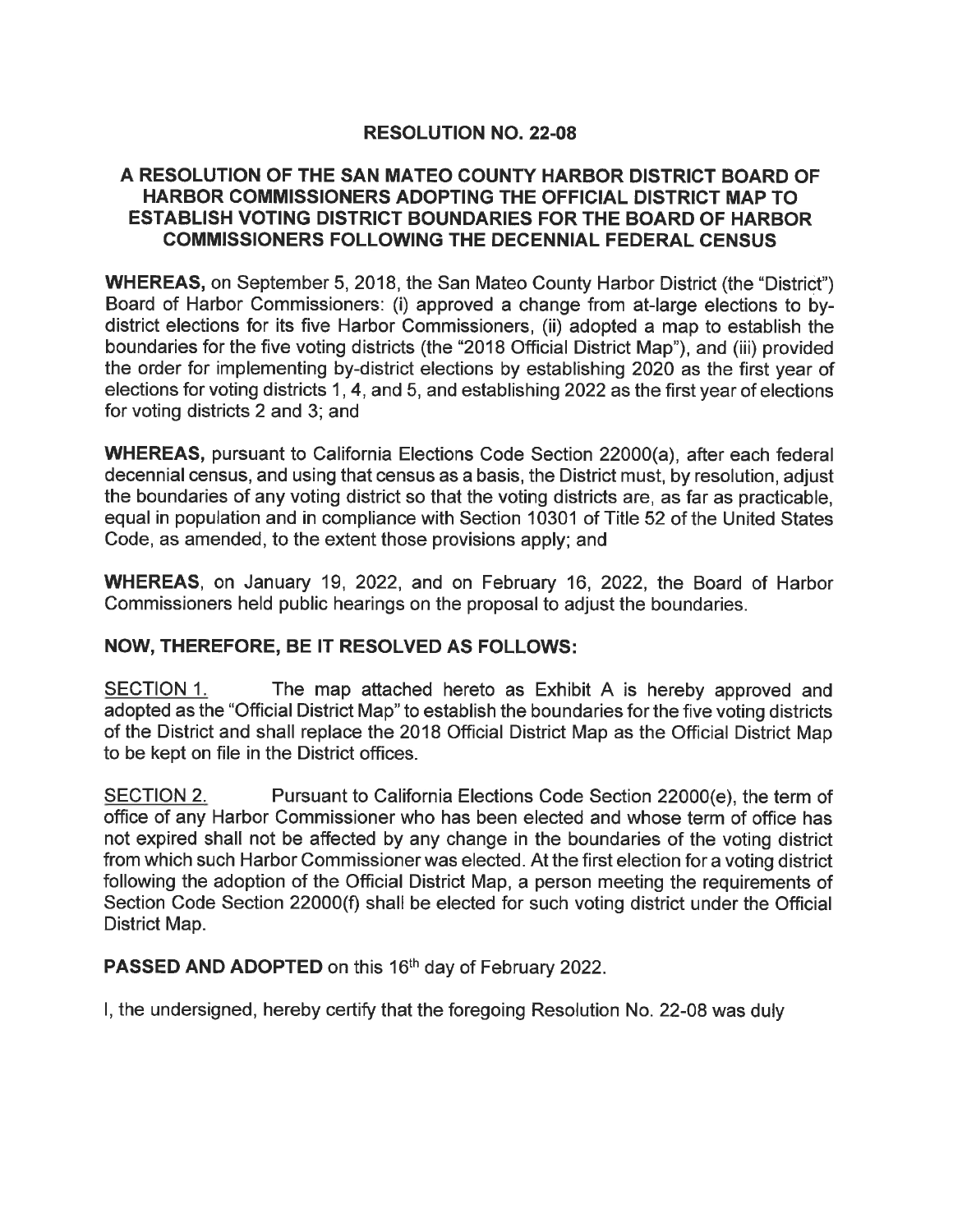adopted by the Board of Commissioners of the San Mateo County Harbor District following Roll Call Vote:

FOR: Reyering, Zemke, Mattusch, Chang Kiraly, Larenas

None

AGAINST: None

ABSENT: None

ABSTENTION:

# BOARD OF HARBOR COMMISSIONERS

Nancy Reyering, President

ATTEST:

 $\overline{\mu}$ 

Melanie Hadden, Deputy Secretary